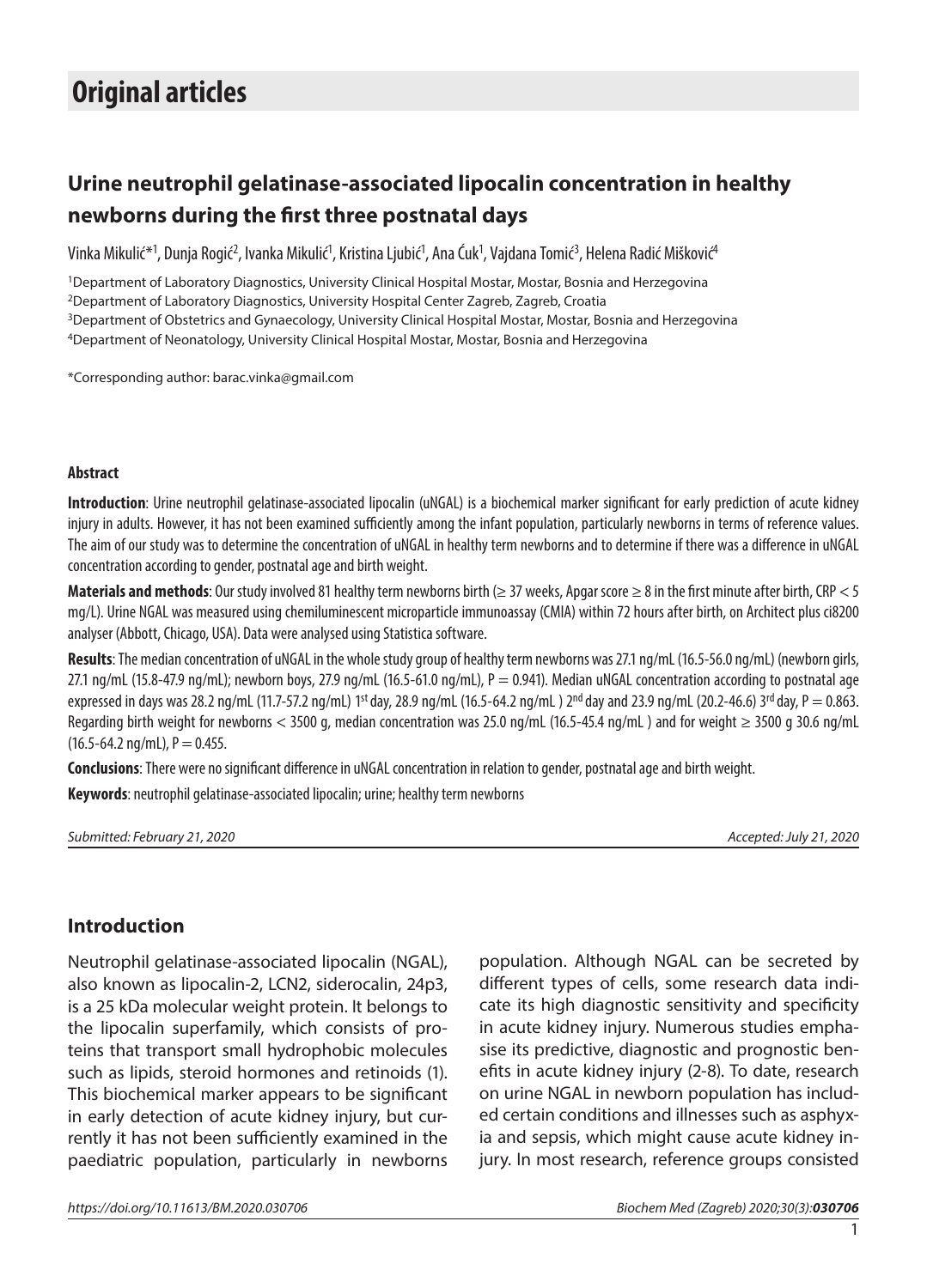of a small number of healthy newborns (9-12). There is not enough data about NGAL concentration in healthy infants, including both serum and urine NGAL, which challenges the probability of correct interpretation in different pathological conditions. Thus, the aim of the study was to determine the concentration of urine NGAL (uNGAL) in healthy term newborns, as well as to determine if there was a difference between urine NGAL concentration in relation to gender, postnatal age and birth weight. The hypothesis was that uNGAL concentration does not depend on gender, postnatal age and birth weight.

## **Materials and methods**

#### **Subjects**

The present study was prospective and included 81 healthy newborn (newborns girls,  $N = 31$  and newborn boys,  $N = 50$ ) born at University Hospital Mostar, Bosnia and Herzegovina, from April to October 2019. The study was approved by the Ethics Committee of the University Clinical Hospital Mostar (Ethical approving number 2272/12 at UCHM) in adherence to the Declaration of Helsinki. Written informed consent was obtained from all parents after explaining the purpose of the study. The newborns included in the study were delivered from full-term pregnancies and inclusion criteria after clinical examination were as follows: gestational age at birth  $\geq$  37 weeks, Apgar score  $\geq$  8 in the first minute after birth, C-reactive protein (CRP) < 5 mg/L, normal physical and ultrasound examination (12-14). If routine clinical examination after birth showed the presence of infection, cardiac disease, congenital anomalies and chromosomal disorder, the newborns were excluded from the study.

## **Methods**

The present study used the leftover serum samples that had previously been analysed in routine laboratory tests (mainly bilirubin) required by a neonatologist after the post-delivery examination. The leftover serum was used to determine CRP concentration, which was the including criteria for

the study. Venous blood samples were collected in Micro sample tubes with gel (Sarstedt, Nümbrecht, Germany; volume 1.1 mL) with Micro needles 23 G (Sarstedt, Nümbrecht, Germany). CRP concentration was determined using a CRP Latex reagent kit (Beckman Coulter, Co. Clare, Ireland) on Beckman Coulter Chemistry Analyser AU680 (Beckman Coulter, Brea, USA), controlled two times a day (ITA Control Serum Level 1, REF. ODC0014; ITA Control Serum Level 2, REF.ODC0015; ITA Control Serum Level 3, REF.ODC0016). Urine samples (3 – 5 mL) were obtained within 72 hours after birth in paediatric urine sterile collector for newborns with a birth weight over 2000 g (B. Braun Medical, Saint-Cloud, France) and centrifuged at 400 RCF over five minutes and stored at - 80 °C until analysis. Urine NGAL concentration was quantitatively determined using original manufacturer Architect Urine NGAL reagent kit (REF.1P37, LOT.89159UI00, Abbott, Sligo, Ireland) on Architect plus ci8200 analyser (Abbott, Chicago, USA). The Architect Urine NGAL assay is a two-step immunoassay for the quantitative detection of NGAL in human urine using chemiluminescent microparticle immunoassay (CMIA) technology. The Architect urine NGAL assay utilizes a non-competitive, sandwich format with chemiluminescent signal detection. The assay includes a microparticle reagent prepared by covalently attaching an anti-NGAL antibody to paramagnetic particles and a conjugate reagent prepared by labelling a second anti-NGAL antibody with acridinium. Following the immunochemistry steps, the solid phase is washed again and the acridinium label is triggered with peroxide and base to generate the signal (15). The assay was calibrated according to the manufacturer's instructions (Architect Urine NGAL Calibrators, Abbott, Ireland REF.1P37-01, LOT.86303UI00, 0.0 ng/mL, 10.0 ng/mL, 100.0 ng/mL, 500.0 ng/mL, 1000.0 ng/ mL, 1500.0 ng/mL) and checked by using commercial controls (Architect Urine NGAL Controls, Abbott, Ireland, REF.1P37-10, LOT.90414UI00, Low Control 20.0 ng/mL, Medium Control 200.0 ng/mL, High Control 1200.0 ng/mL). According to Architect Urine NGAL manufacturer's study, which was based on Laboratory Standards Institute (CLSI) EP15-A2 guidance, CV was  $\leq 6.7\%$ .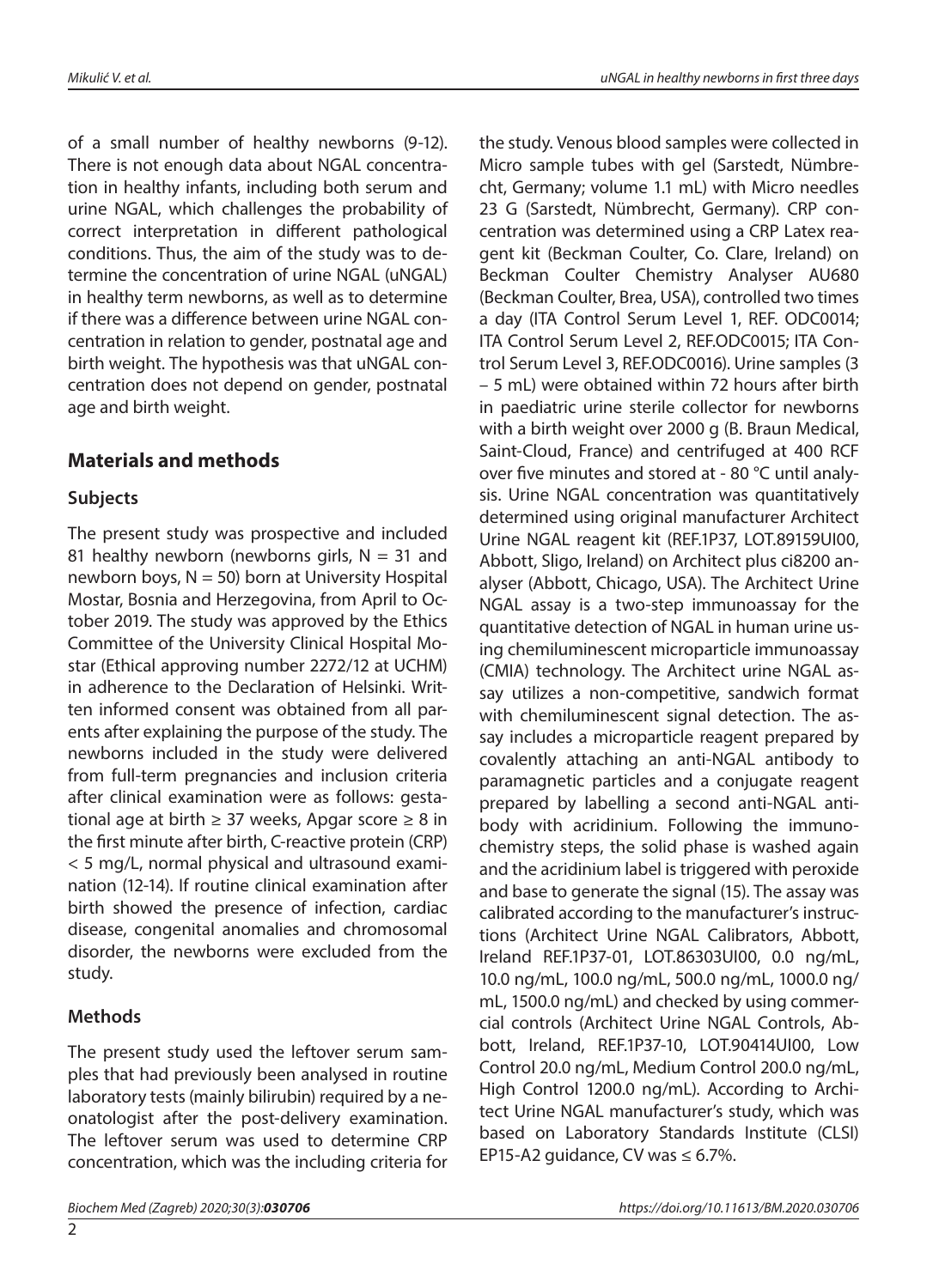| <b>Characteristic</b>    | $F(N = 31)$      | $M(N = 50)$      | P value <sup>*</sup> |
|--------------------------|------------------|------------------|----------------------|
| Gestation age<br>(weeks) | 39.4 (37.0-41.1) | 39.6 (37.0-41.4) | 0.872                |
| Birth weight (g)         | 3350 (2950-3600) | 3525 (3250-3800) | 0.056                |
| Birth length (cm)        | 54 (53-56)       | 55 (53-56)       | 0.134                |
| Apgar score (1 min)      | $10(10-10)$      | $10(10-10)$      | 0.741                |

TABLE 1. General characteristics of healthy newborns

Data are presented as the median and interquartile range, except for gestation age that is presented as median and minimum – maximum. \* Mann-Whitney U-test. F – newborn girls. M – newborn boys. P < 0.05 was considered statistically significant.

#### **Statistical analysis**

Data analysis was performed using Statistica 12.0. software (StatSoft, Tulsa, OK, USA). Non-parametric tests were used because the obtained data were not normally distributed (Shapiro Wilk test). Measurement data were indicated as median and interquartile range (from first (Q1) to the third quartile (Q3)), except for gestation age that is presented as median and minimum – maximum. To compare two groups, Mann-Whitney *U*-test was used. Kruskal-Wallis test was used to compare more groups. P values < 0.05 were considered statistically significant.

## **Results**

The study comprised 81 healthy term neonates, newborn girls (subgroup F) and newborn boys (subgroup M). The respective median gestational ages were 39 (37-41) weeks in females, and 40 (37- 41) weeks in males. Median values with an interquartile range along with general characteristics of healthy newborns (birth weight, birth length and Apgar score) differentiated by gender are shown in Table 1. No parameter was shown to be statistically significantly different between genders, although we observed an almost significant difference regarding birth weight ( $P = 0.056$ ). Median uNGAL concentration in the whole study group was 27.1 ng/mL (16.5-56.0 ng/mL). The values did not differ between genders ( $P = 0.941$ ), in relation to postnatal age ( $P = 0.863$ ) nor in relation to birth weight ( $P = 0.455$ ) (Table 2).

**Table 2.** Urine neutrophil gelatinase-associated lipocalin (uN-GAL) concentration of healthy newborns

| <b>Parameter</b>         | uNGAL (ng/mL)    | Ρ                  |  |
|--------------------------|------------------|--------------------|--|
| Total group ( $N = 81$ ) | 27.1 (16.5-56.0) | 7                  |  |
| Gender                   |                  |                    |  |
| $F(N = 31)$              | 27.1 (15.8-47.9) | $0.941*$           |  |
| $M(N = 50)$              | 27.9 (16.5-61.0) |                    |  |
| Postnatal age            |                  |                    |  |
| 1st day ( $N = 20$ )     | 28.2 (11.7-57.2) |                    |  |
| 2nd day ( $N = 51$ )     | 28.9 (16.5-64.2) | 0.863 <sup>†</sup> |  |
| 3rd day ( $N = 10$ )     | 23.9 (20.2-46.6) |                    |  |
| Birth weight             |                  |                    |  |
| $<$ 3500 g (N = 41)      | 25.0 (16.5-45.4) |                    |  |
| $\geq$ 3500 g (N = 40)   | 30.6 (16.5-64.2) | $0.455*$           |  |

Data are presented as the median and interquartile range. \*Mann-Whitney U-test. †Kruskal-Wallis test. P<0.05 was considered statistically significant.

## **Discussion**

The study demonstrated that there was no significant difference in uNGAL concentration in relation to gender, postnatal age and birth weight, which supports the hypothesis mentioned beforehand. There have been several studies that included uN-GAL concentration measurement in a healthy newborn population. One of these studies, done by Chen *et al.*, included measurement of uNGAL in 38 term newborns when they were three days old. The median concentration of uNGAL was 88.1 ng/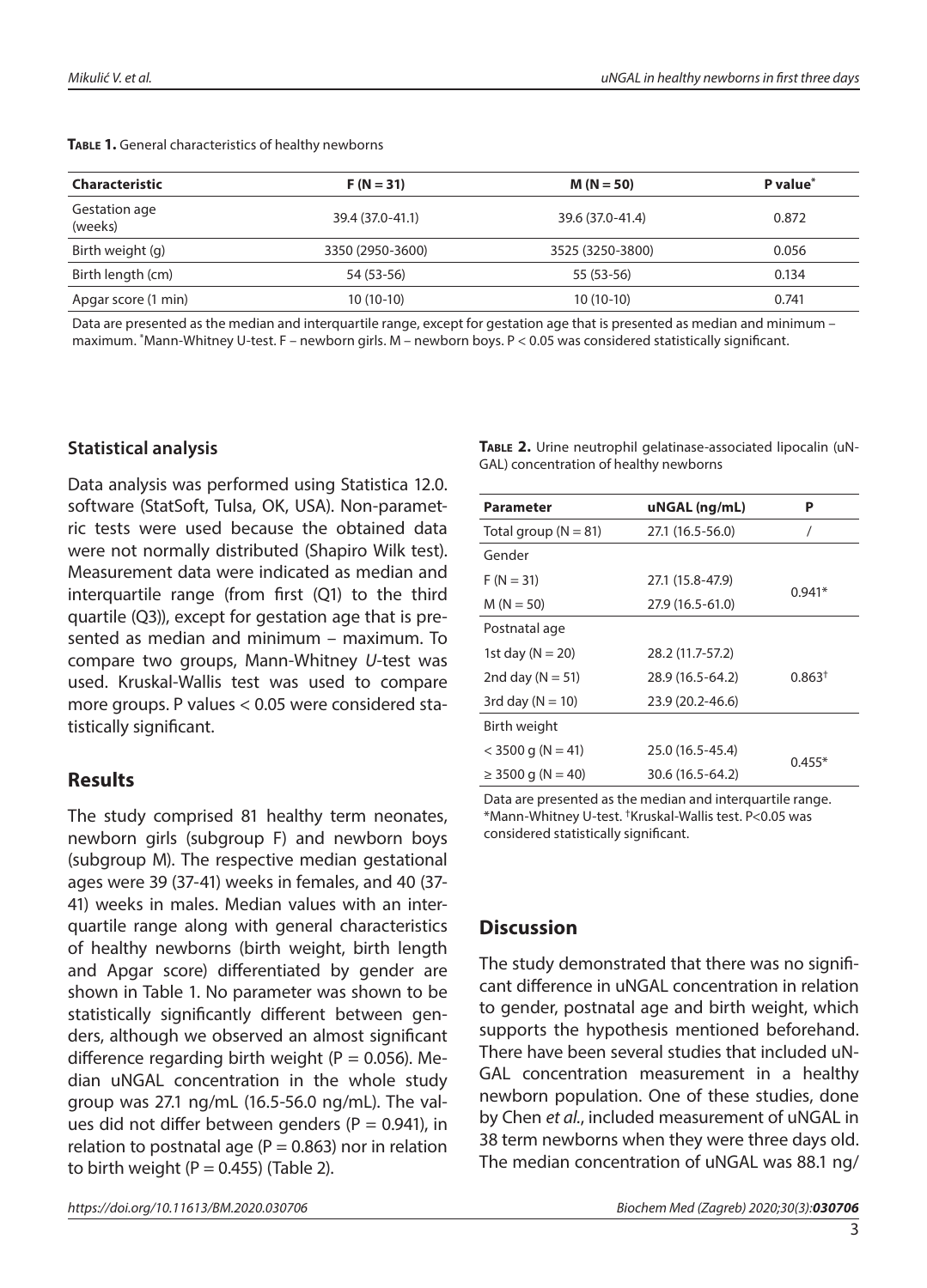mL (16). The uNGAL values were higher than in our study. Another study by Sarafidis *et al.* was carried out on 22 term infants on their first and third day of life. Median urine NGAL concentration on the first day of a newborns life was 6.8 ng/mL, while this concentration was 7.1 ng/mL on the third day (17). Abdelhady *et al.* carried out a research on a control group of 20 newborns and results showed the median uNGAL concentration of 9 ng/mL (18). The only research carried out on a higher number of subjects was conducted by Kamianowska *et al*. (19). This research included 88 term neonates with median uNGAL concentration of 16.74 ng/mL. In contrast to our study, their study proved that uN-GAL concentration is significantly higher in female newborns. The median concentration of uNGAL was 24.16 ng/mL for female neonates and 13.30 ng/mL for male neonates, P < 0.01. The uNGAL values in these studies were lower than those obtained by us (17-19). The reasons for the reported differences may result from different measurement methods, different manufacture reagents and antibodies. Study by Krzeminska *et al*. on 30 healthy adults demonstrated that uNGAL concentration obtained by CMIA (Abbott) method was significantly higher than ELISA (R&D Systems) (20). It is highly important to note that the concentrations in the present study were measured using a fully standardized and automated CMIA method, as opposed to most above-mentioned studies using ELISA method from different manufacturers (16-19). Similar results to the present study were published by Cangemi *et al.* on 25 newborns and the median concentration of uNGAL was 30.3 ng/ mL (CMIA method, Abbott). Also in their study, there wasn´t a significant difference regarding uN-GAL value associated with gender (21). Early research, which examined a possible correlation between uNGAL, birth weight and postnatal age had obtained conflicting results. Two separate studies, done by Suchojad *et al.* and Lavery *et al.*, showed a negative correlation between uNGAL and birth weight (22,23). On the contrary, our results are in concordance with Elmas *et al.* that showed no differences in uNGAL concentrations in regard to birth weight (24). The study Seaidi *et al.* showed that postnatal age is associated with uNGAL concentration (25). On the other hand, our results agree with Lavery *et al.* study that showed no differences in uNGAL concentration regarding postnatal age (23). There is a relatively small number of studies that deal with uNGAL concentration measurement in healthy children, especially in newborns within the first days of life. Moreover, other published papers addressing uNGAL concentration measurement include small groups of subjects or children of different ages. Based on the literature review, the present study is the first one that used automated CMIA method for measurement of urine NGAL concentration over 80 healthy term neonates. The big advantage of CMIA method is the shorter time of measurement of uNGAL (in our case about 35 minutes) which is highly important for routine clinical use, and is less demanding in technical manner. Our findings pointed towards a usable reference range limits for uNGAL among the newborn population. However, similar to all previous studies, our study had the same potential limitation - we did not use uNGAL/creatinine ratio. Our rationale was that at this early stage of life creatinine excretion is not constant and therefore cannot be used to improve the variability of the results due to urine concentration. In conclusion, since it was carried out in healthy newborns, as expected, the present study showed no significant difference in concentration of uNGAL in relation to gender, postnatal age and birth weight of new-borns. Future studies should include a higher number of neonates utilizing the same standardized method in order to precisely determine NGAL reference interval for neonate population and thus contribute to the possibility of early acute kidney injury recognition in the first days of life.

#### **Acknowledgments**

The authors wish to thank all neonatal nurses and laboratory technicians for their assistance in collecting samples.

#### **Potential conflict of interest**

None declared.